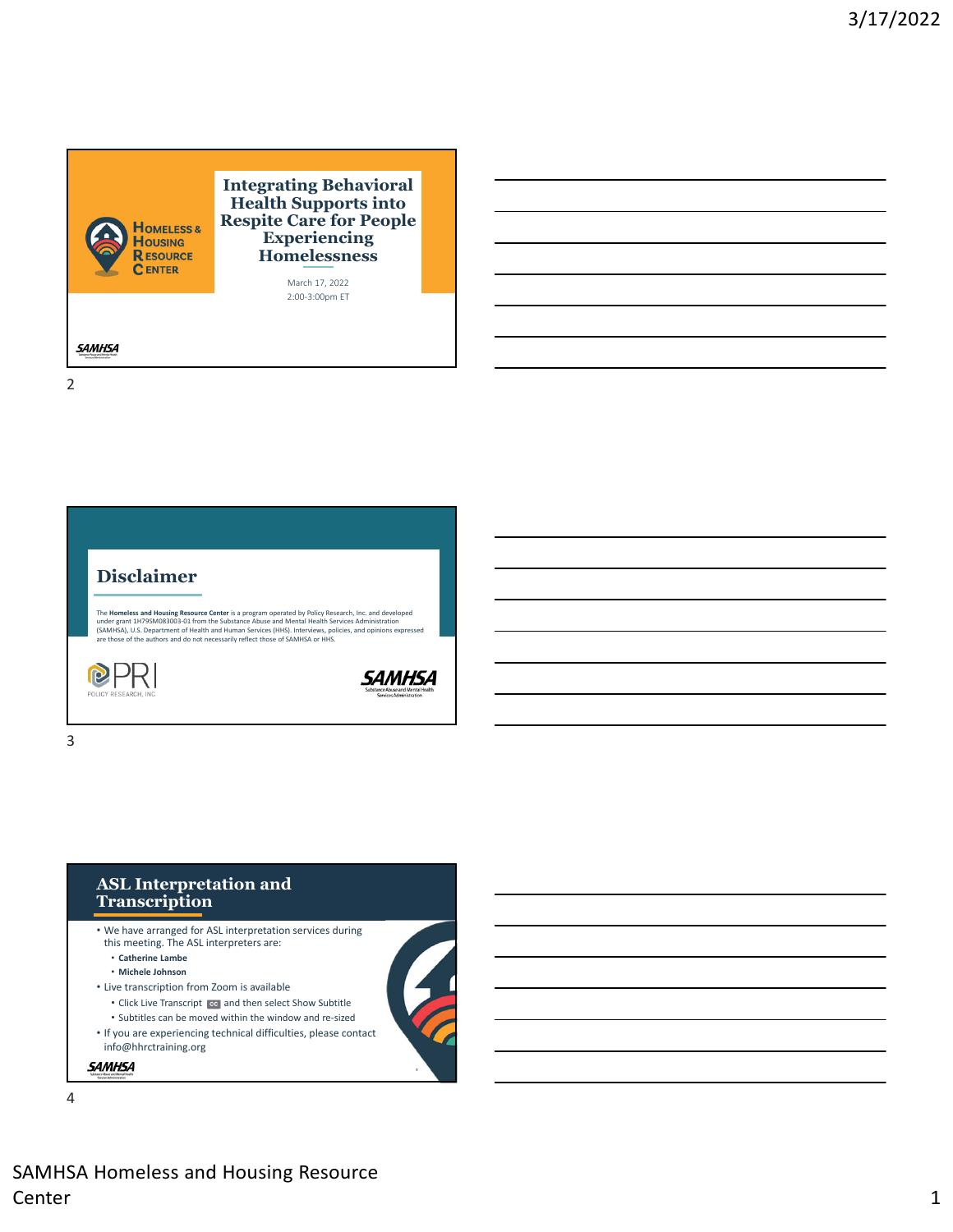# Q **Webinar Instructions**

- All participant lines will be muted and the chat feature is disabled
- **Slides**: Available now on HHRC website:
- https://hhrctraining.org/events‐webinars
- **Recording**: Will be available on the HHRC website in 1 week • **Questions**: Please submit your questions using the Q&A feature
- **Evaluation**: Browser will redirect following the webinar
- **Certificate of Participation** (no CEUs are offered): Provided after evaluation is completed

**SAMHSA** 



## **Panelists**

- **Julia Dobbins, MSW**, Director of Medical Respite, National Health Care for the Homeless Council, Nashville, TN
- **Leslie Enzian, MD**, Medical Director, Edward Thomas House Medical Respite, Harborview Medical Center, Seattle, WA
- **Raven Kauffman**, **CHW**, Respite Care Manager, Joseph's Home, Cleveland, OH

**SAMHSA**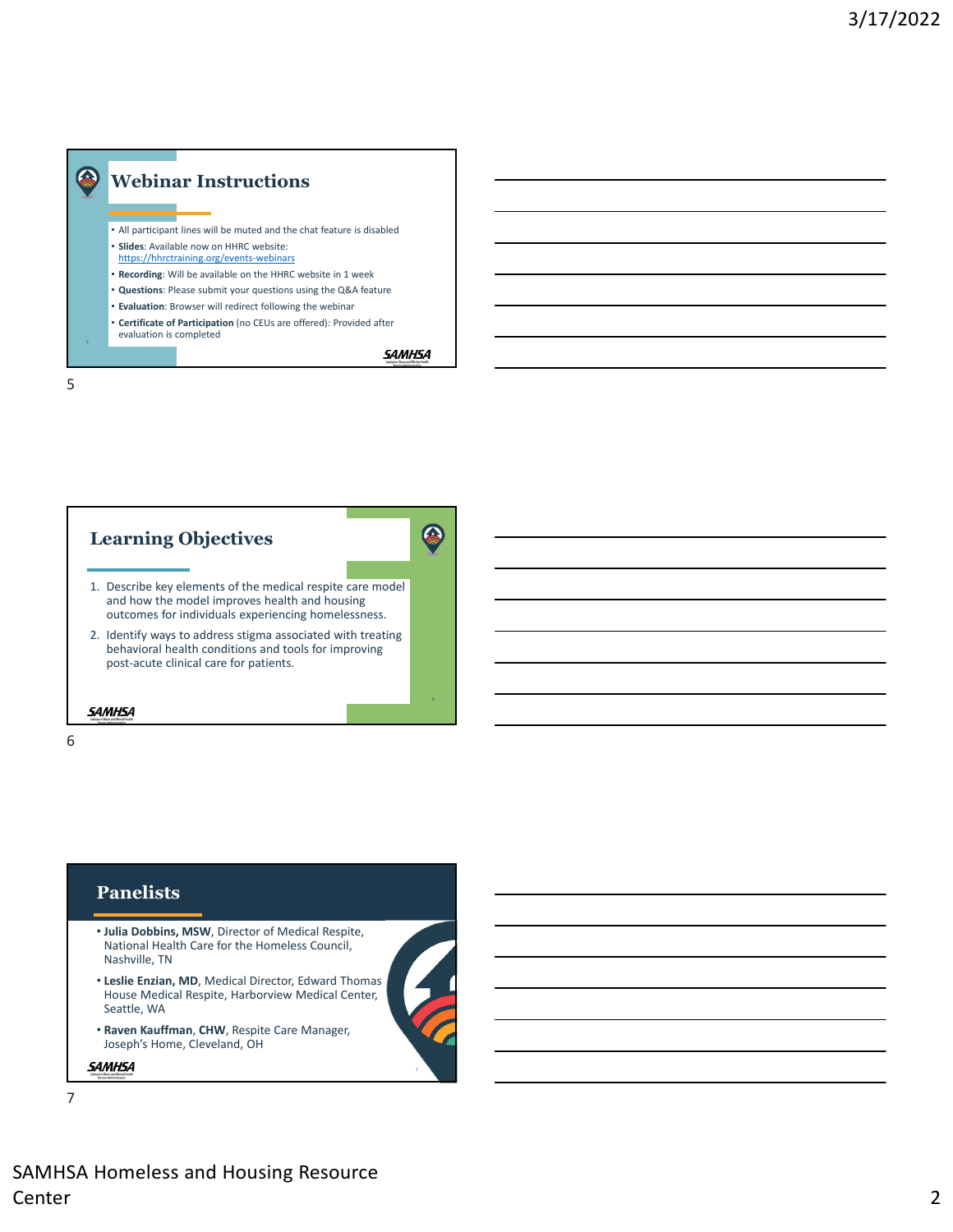



ones

- **Poor health** causes homelessness • Homelessness causes **new health problems** & exacerbates existing
- The experience of homelessness makes it **harder to engage in care** and receive appropriate services



#### 9

## **Medical Respite Care: Definition**

- Post‐acute care for people experiencing homelessness who are too ill or frail to recover from an illness or injury on the street or in shelter, but who do not require hospital level care.
- Short-term residential care that allows people an opportunity to rest, recovery, and heal in a safe environment while also accessing clinical care and support services.

Diversity of Programs **≻Bed number** Facility type **>Length of stay** Staffing and

J,

services Referral sources Admission criteria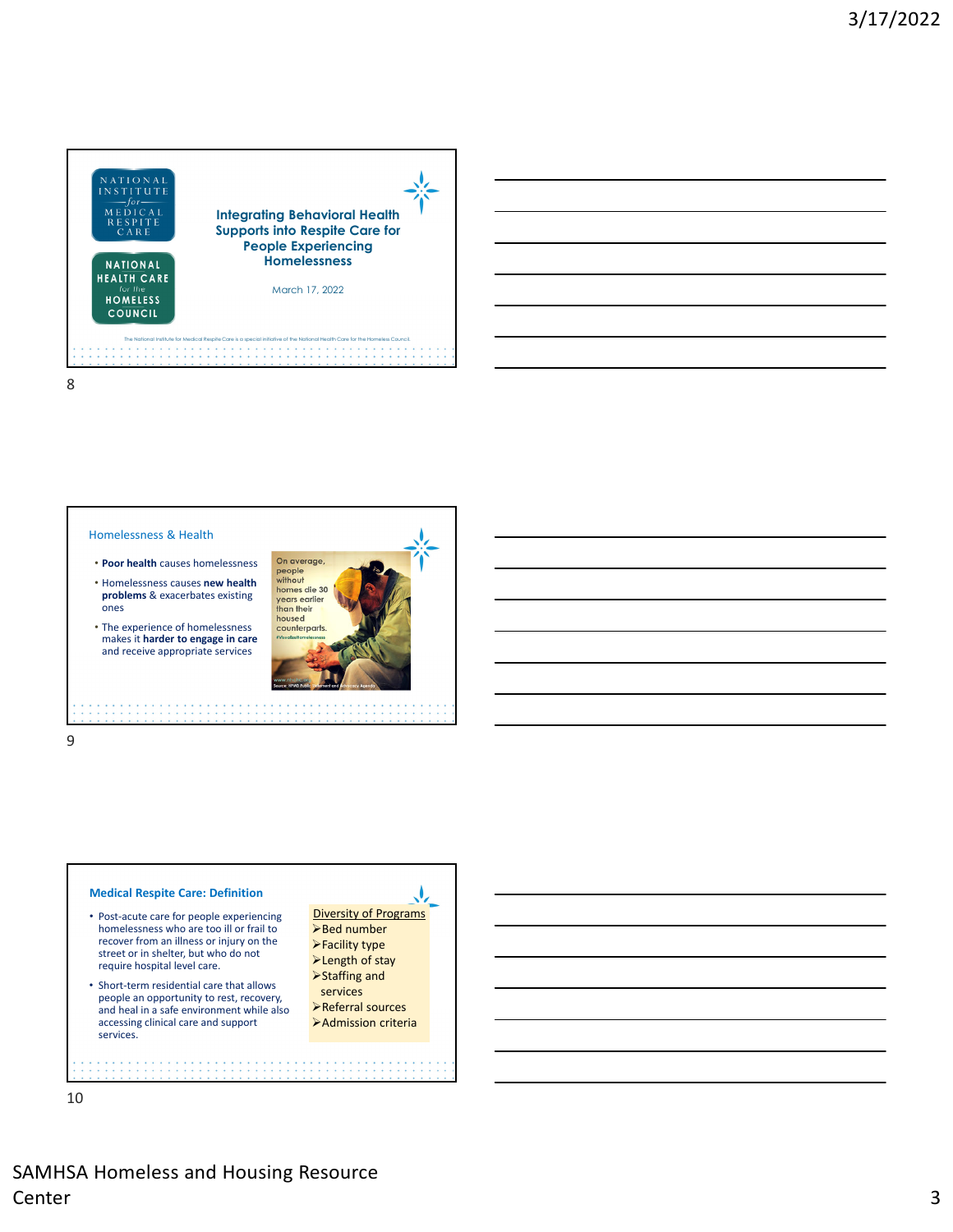









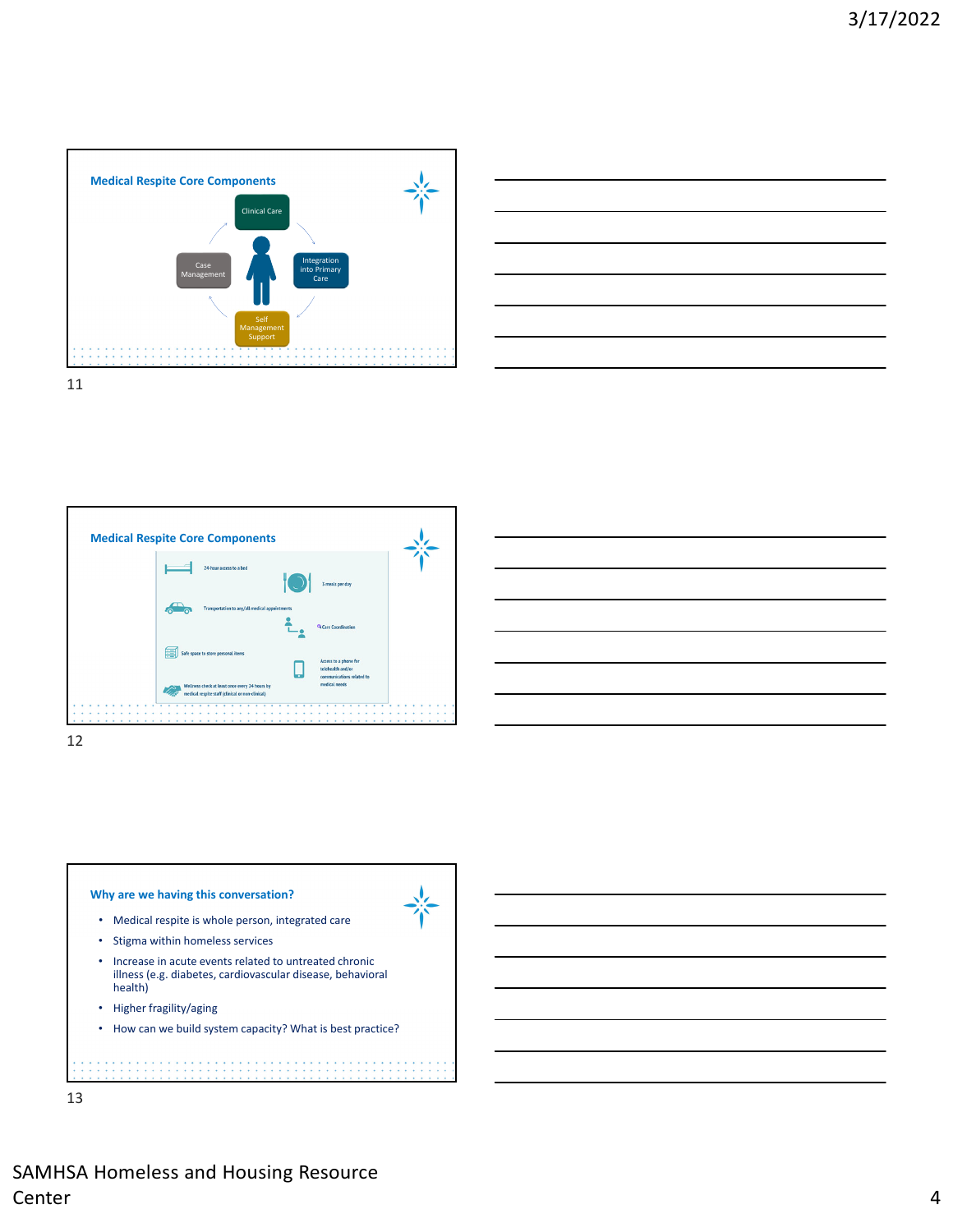



15





SAMHSA Homeless and Housing Resource Center 5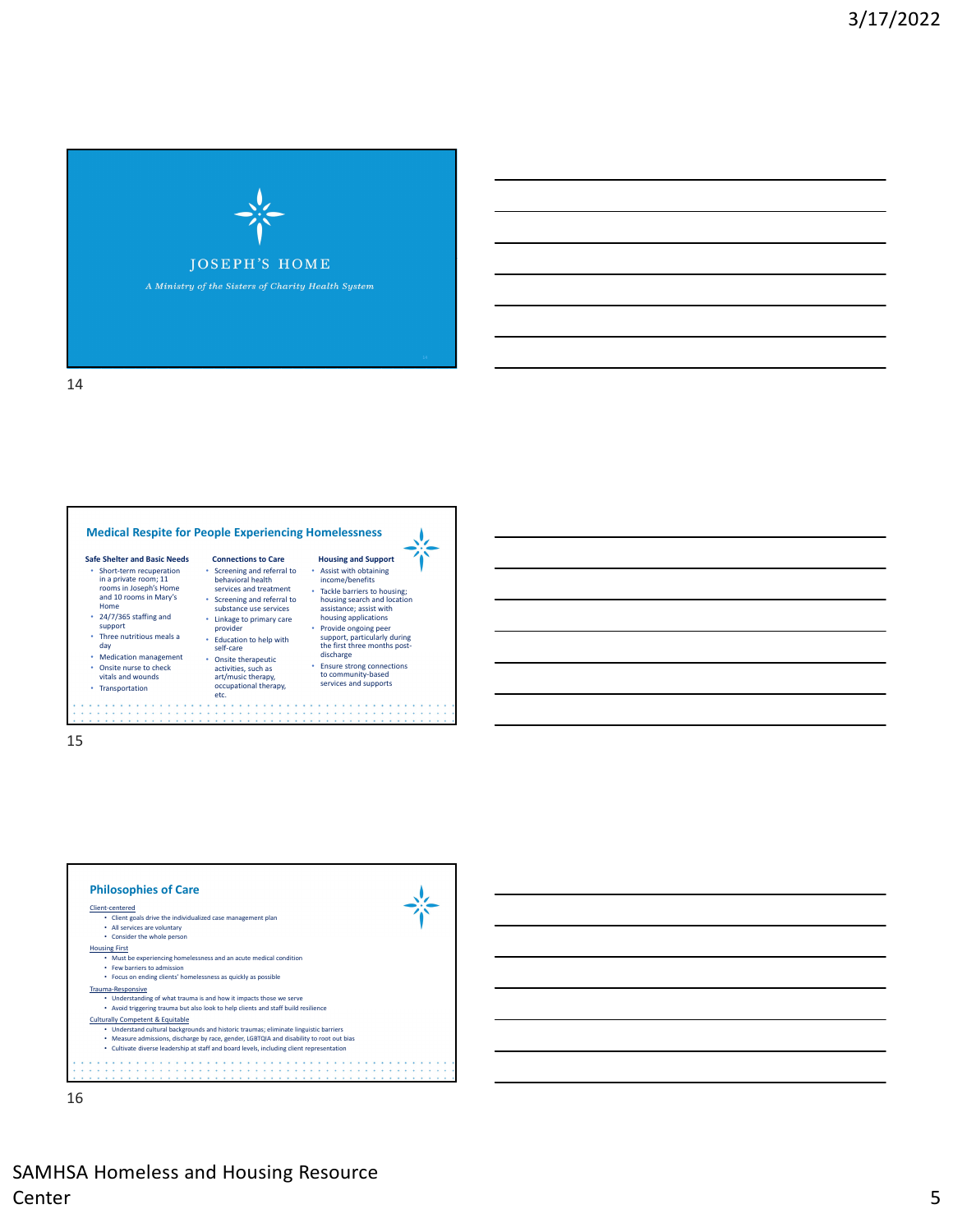







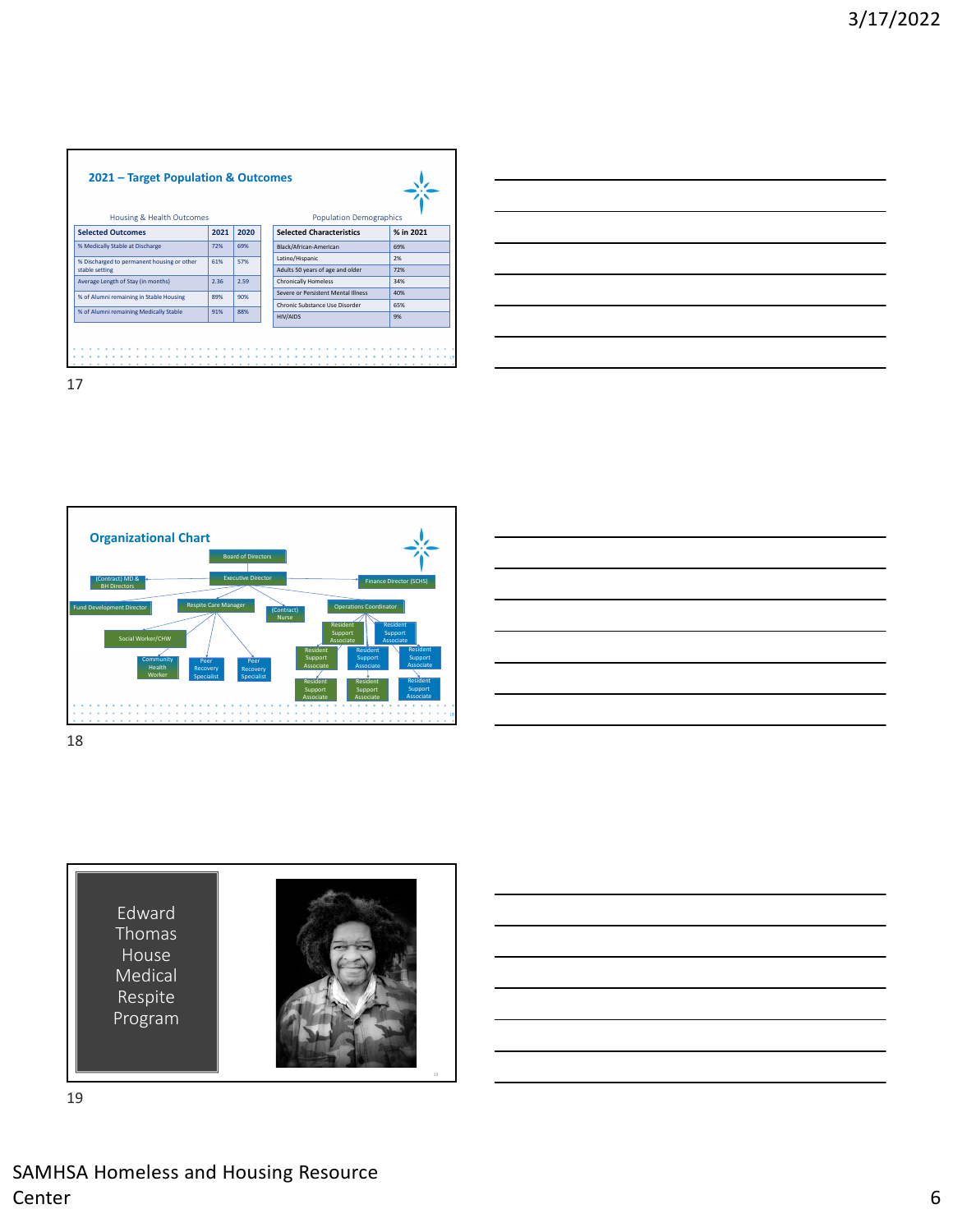



21



|                          |  |                                                                                                                         | <u> 2000 - Andrea Andrew Amerikaanse kommunister († 18</u>                                                           |                                   |  |
|--------------------------|--|-------------------------------------------------------------------------------------------------------------------------|----------------------------------------------------------------------------------------------------------------------|-----------------------------------|--|
| $\overline{\phantom{a}}$ |  |                                                                                                                         |                                                                                                                      |                                   |  |
|                          |  |                                                                                                                         | <u>. Kanada ah samu da kanada ah samu da kanada ah samu da kanada ah samu da kanada ah samu da kanada ah samu da</u> |                                   |  |
|                          |  | <u> 1989 - Johann Stein, mars an de Brasilia (b. 1989)</u>                                                              |                                                                                                                      |                                   |  |
|                          |  | <u> 1989 - Johann Harry Harry Harry Harry Harry Harry Harry Harry Harry Harry Harry Harry Harry Harry Harry Harry H</u> |                                                                                                                      | <b>Contract Contract Contract</b> |  |
|                          |  |                                                                                                                         |                                                                                                                      |                                   |  |
|                          |  |                                                                                                                         |                                                                                                                      |                                   |  |

SAMHSA Homeless and Housing Resource Center 2012 and 2012 and 2012 and 2012 and 2012 and 2012 and 2012 and 2012 and 2012 and 2012 and 201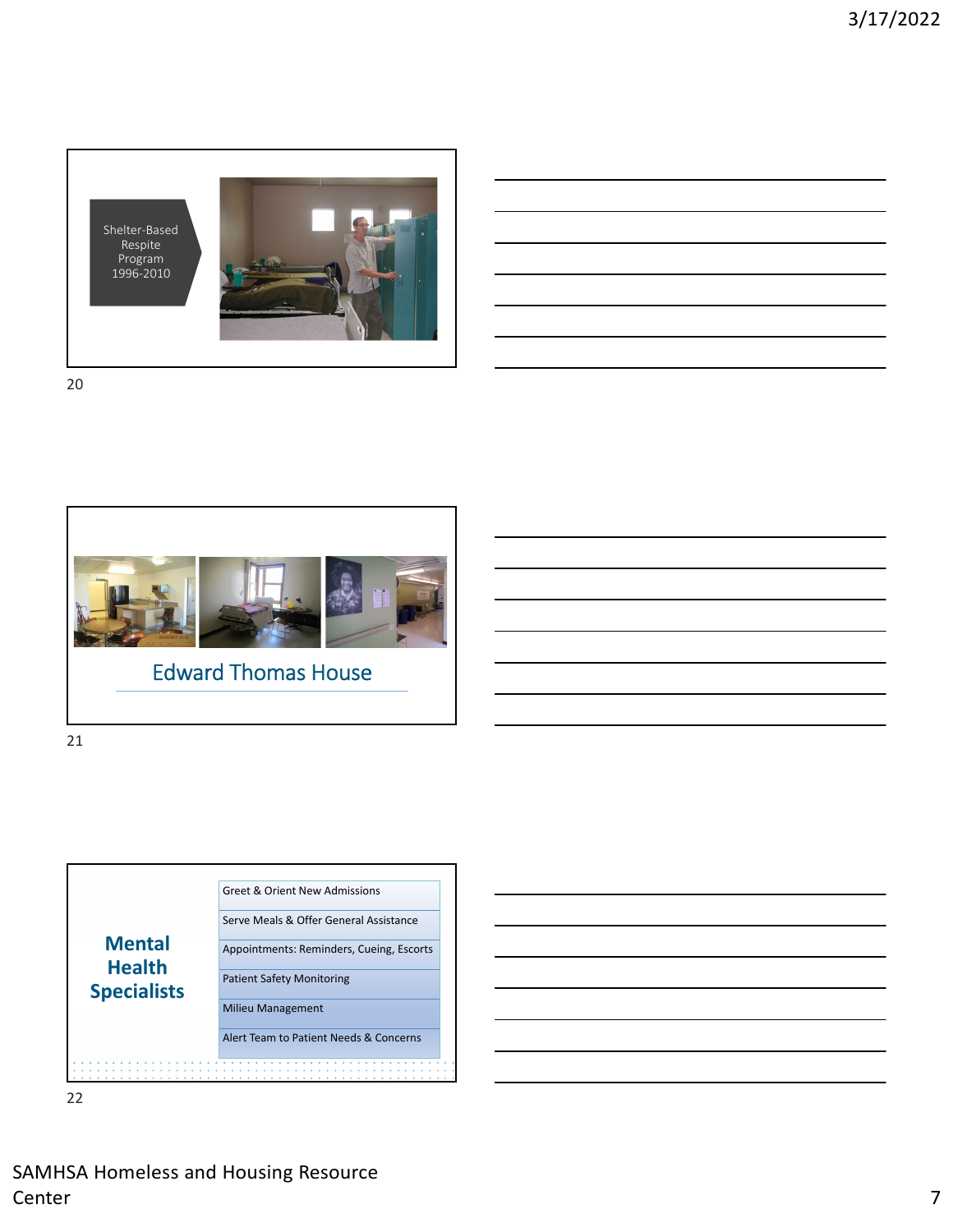











SAMHSA Homeless and Housing Resource Center 8